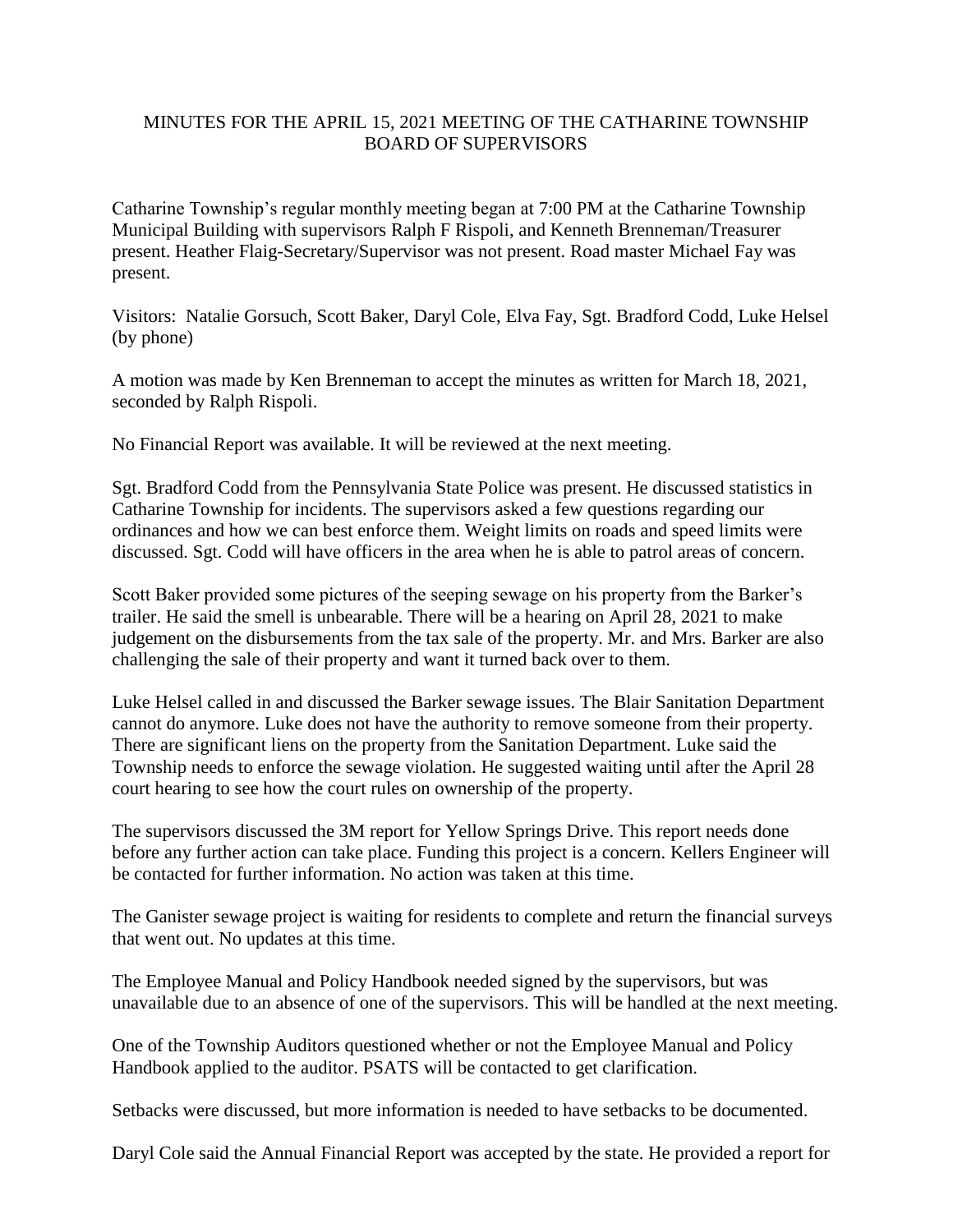each supervisor to read. Ken made a motion to accept the Annual Financial Report as written. Seconded by Ralph Rispoli.

Ken Brenneman made a motion to waive all taxpayers from any interest/penalties that would be assessed for the failure to file a 2020 earned income tax return after April  $15<sup>th</sup>$ , 2021 through May  $17<sup>th</sup>$ , 2021. All interest/penalties shall be assessed as usual for the period after May 17, 2021. Seconded by Ralph Rispoli.

Ordinance #60 and #74 – same ordinance was tabled.

Ordinance #25 – Weight limits on roads was tabled.

Daryl Cole discussed the financial position of the township. According to the Blair County Tax Office, Catharine Township has not had a millage increase since the year 1986. Daryl stressed the importance of being able to replenish funds that are spent by the township and the importance of building up capital funds to be able to purchase equipment without having the need for loans.

It was reported that Theresa Mattern has purchased a house and will be turning it into offices. It was asked if the appropriate permits were obtained. The township will look into this further.

The Women's Civic Group asked about permission to hang "Hometown Hero" banners on the Penelec poles in the township. They would be professional grade banners. Ralph Rispoli made a motion to approve the hanging of the banners in the township. Seconded by Ken Brenneman.

Not enough information was provided to assess the dumping complaint on Fox Run and Etna Furnace. Further investigation is necessary.

## **Roadmaster Report**

- 1. The steel building across from Cenveo was sold.
- 2. A backhoe is needed to get some projects completed. It was suggested we advertise for bids to get these projects done. The solicitor will be contacted for more information on this.
- 3. Chestnut Street is tore up and needs fixed. Drain pipes are needed on both sides.
- 4. Maple Street has pipes that are clogged and need opened up.
- 5. Etna Furnace Road is in need of paving.
- 6. Home Street will have area of paving fixed soon.
- 7. A temporary speed monitoring sign has been placed along Yellow Springs Drive to try and help with the speeding.

## **Supervisors Report**

There was a complaint regarding John Saylor's property. It is in need of cleaning up garbage. A letter will be sent regarding this issue to the owner of the property.

There have been several complaints that property owners are not getting the necessary permits they need. These residents will be contacted to find out what permits they need to acquire for any projects they may have started.

Ralph Rispoli made a motion to pay the available bills and auditor's paychecks. Seconded by Ken Brenneman.